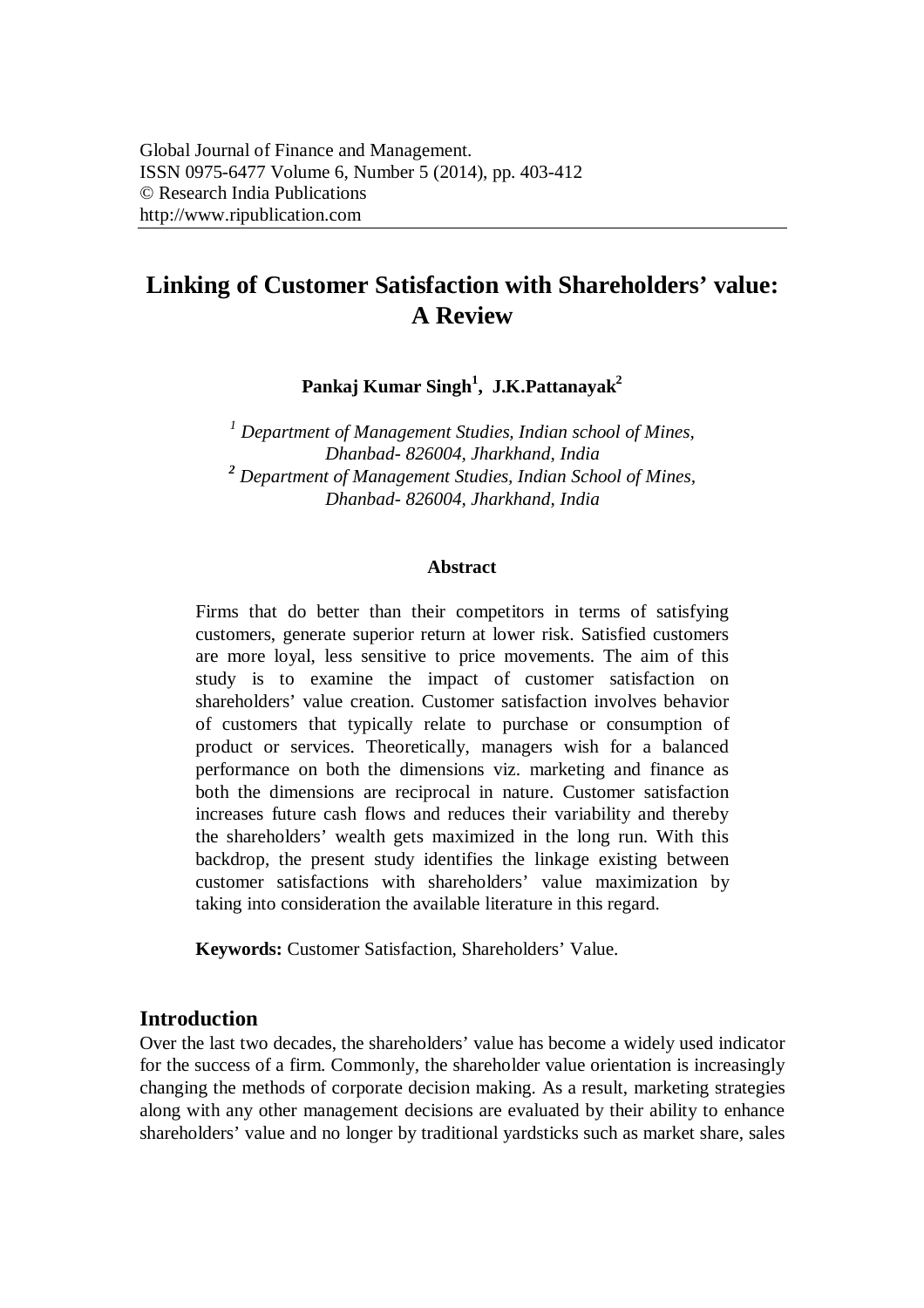growth or return on investment [1]. On the other hand, customer satisfaction is a central idea in theory and practice. It is widely accepted that delivering products and services of high quality leads to customer satisfaction and in turn to higher profits. In order to improve the competitive position, most of the companies use some form of customer satisfaction programme in monitoring, developing and evaluating their products and services, formulate strategies to enhance satisfaction [2,3,4]. Srivastava et al., [1] identified that satisfied customers can be viewed as economic assets that yield future cash flow. It is a measure of the degree to which a product or service meets the customer's expectations. The objective of this paper is to provide the first extensive theoretical association between customer satisfaction and shareholders' value. However, prior to the identification of the theoretical association, it is highly imperative to analyze the basic concept underlying 'customer satisfaction' and 'shareholders' value creation'.

## **Customer Satisfaction**

Customer satisfaction can help a business not only in keeping its customers, but also providing valuable insights into how to attract new customers. Customer satisfaction is one of the strongest indicators of customer loyalty and is important because:

- $\triangleright$  This drives repeat business even if there is a lower price on offer from competitors.
- $\triangleright$  Loyal customers come back more often to take up cross sell opportunity, and are more likely to try new products from the preferred supplier.
- $\triangleright$  Loyal customers are more likely to recommend a business's services.
- $\triangleright$  Customer profit tends to increase over the life of the retained customer.
- $\triangleright$  So customer satisfaction leads to the following activities:
- $\triangleright$  Repurchasing
- $\triangleright$  Cross selling
- $\triangleright$  Reducing price-sensitivity
- $\triangleright$  Generate positive word of mouth

#### **Shareholders Value**

A firm's market-based assets can enhance shareholder value by improving market performance through helping a product or service penetrate markets faster, getting price premiums, making brand extensions easier, lowering costs for sales and service, and/or obtaining higher customer satisfaction and retention [1]. Shareholder value is composed of the present value of cash flows during the value growth period and the long-term, residual value of the product/business at the end of the value growth period [5,6]. Better market performance based on superior market-based assets can accelerate and enhance cash flows, reduce volatility and vulnerability of cash flows, and increase the residual value of cash flows that, in turn, generate higher value for shareholders' [7]. Therefore, benefits generated by market-based assets are unique and essential to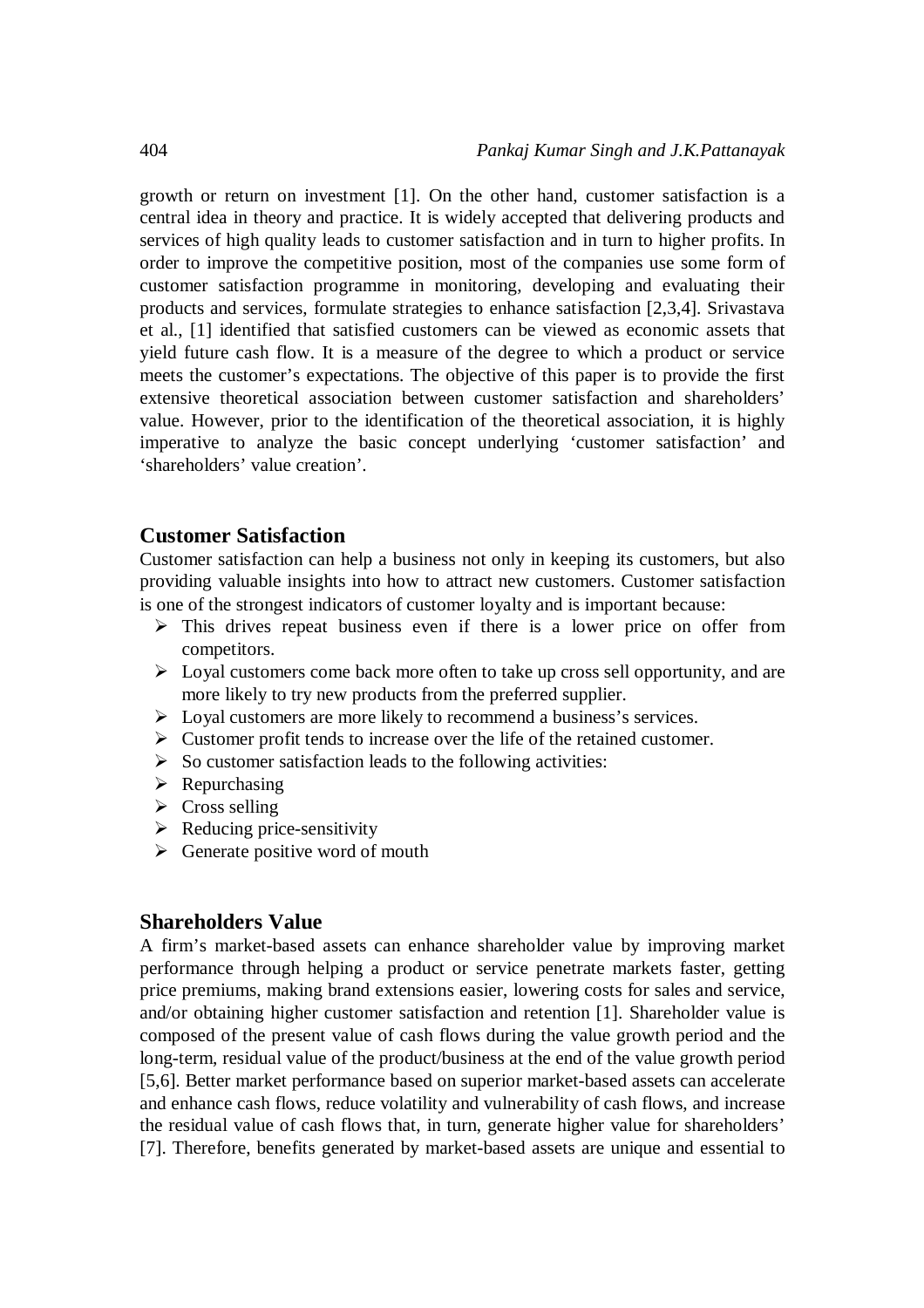enhancing shareholders' value. The goal of the shareholder wealth maximization is a long term goal. Shareholders' wealth is a function of all the future returns to the shareholders. So in order to maximize the shareholders' wealth, managers need to link non- financial measures with the financial outcomes through the generation of sales revenues which maximize shareholders' wealth. Koller et al., [8] argue that companies create value by investing capital at rates of return that exceeds their cost of capital. The more capital they can invest, the more value they will create and as long as returns on capital exceed the cost of capital and faster growth will create more value. The concept of opportunity cost by highlighting that shareholder value is not created simply through positive stock returns or increased market capitalization; rather, it occur if a company's stock returns are higher than any returns the company's shareholder might receive from alternative investments of similar risk. Various researchers identified different methods for measuring shareholders value, which are enumerated below:

**1.** According to Fama [9], shareholders' value can be measured by measuring total shareholder return (TSR), which is computed as follows:

 $TSR = (Price<sub>end</sub> - Price<sub>begin</sub> + Dividends) / Price<sub>begin</sub>$ Price<sub>end</sub> Share Price at the end Price $_{\text{begin}}$  = Share price at the begning

**2.** The shareholder value analysis determine that whether the value of their holdings in a company are increasing, decreasing or have remained unchanged, i.e. total shareholder return, earning per share and market-to-book ratio. Earning per share (EPS) is a popular indicator of shareholders' return and can be defined as the net profit after tax divided by total number of shares in issue.  $EPS = Net profit after tax/ shares in price$ 

**3.** A firm can create wealth for their shareholders' by ensuring that the market value of the equity capital invested in a firm by shareholder exceeds the book value of equity. A firm may create value when market-to-book ratio is greater than 1.0 i.e.  $(M/B > 1)$ , destroy value when market-to-book ratio is less than 1.0 i.e.  $(M/B < 1)$ , and sustain value when the market-to book ration is 1.

**4.** Economic Value Added: The central idea in most organization is to tie managerial compensation to measure of financial performance that is linked closely to change in shareholders' wealth. In theory this should motivate managers to maximize shareholders' value , thus effective measures of value creation should be linked with definition of value creation and in that connection, a measure that has already created a niche in the corporate world is the concept of 'Economic Value Added' or EVA [10]. EVA is a highly sophisticated tool of financial management covering all functions of financial management; starting from capital budgeting, acquisition pricing to strategic planning and shareholders' communication, apart from identifying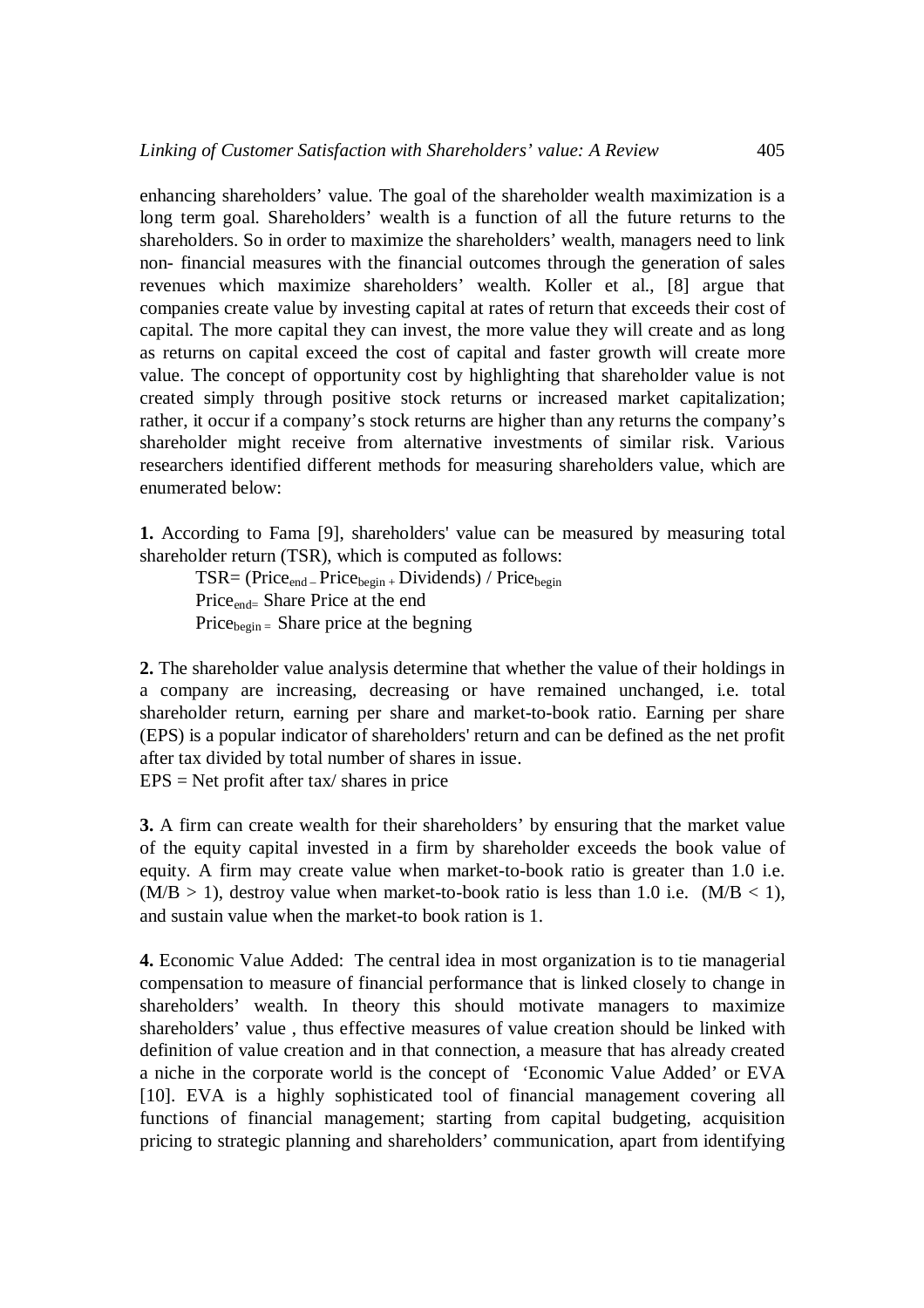shareholders' value addition by the enterprise during a specific period [10].

The basic computation of EVA is based on the basis rationale of subtracting cost of capital from earnings:

EVA = Economic Earning – (Economic capital employed x required rate of return on capital employed)

## **Literature Review**

According to some available studies, research justifies the connection between customer satisfaction and shareholders' value creation. It has been observed that satisfies customers are more loyal, less sensitive to price movements, and more likely to engage themselves in positive word of mouth behaviors [11,12,13]. Thus, the firm experiences less volatility and risk associated with present and anticipated cash flows [14,15,16]. Lower volatility facilitates investment decisions that maximize a firm's value. Further, loyal and satisfied customers increase the firm's bargaining power with other stakeholders, such as suppliers, and enable the firm to demand specific investments that generates lower costs and risk, faster market penetration, and improve financial results [11]. However, beyond certain levels, customer satisfaction may exert a negative impact on shareholders' value. Firms whose managers focus mainly on satisfying customers may lose their competitive advantage because they neglect the interests of other stakeholders, to the determinant of their financial results [17]. Morgan et al., [18] influenced that customers may make managers particularly aware of their interests, in which the manager may gain a reinforced position with regard to shareholders. A growing body of empirical work supports the fundamental logic that customer satisfaction should positively influence customer retention [14,19]. It is argued that by increasing retention, customer satisfaction secures future revenue and reduces the cost of future customer transactions, such as ones associated with communications, sales and services [20,21]. It is reasonable to assume that companies with well established and profitable long term relationships generate higher future cash flows than companies with weaker, short-term customer relationships. As a consequence net cash flows should be higher, resulting the reduction of the variability of cash flows over time, which may reduce the firm's cost of capital and creates shareholders' value. Additional satisfaction-driven customer behaviors that are likely to influence shareholder value include buying more of a particular product or services from a given supplier, buying additional products and/or services, making recommendations to others, and increasing price tolerance. Customer satisfaction has been shown as positively impacting operating margins [22,23] accounting returns [24] returns on investment [25] and cash flow and shareholders' value [11,16]. It can be seen as an essential measure used to oversee business outcomes, decide on limited resource allocation, and provide rewards to management [25]. For the majority of firms, the pursuit of customer satisfaction is illustrated in their communications, including advertisements, public relations releases, and mission statements [26]. Considering the importance, a variety of marketing academics and practitioners have studied customer satisfaction for the past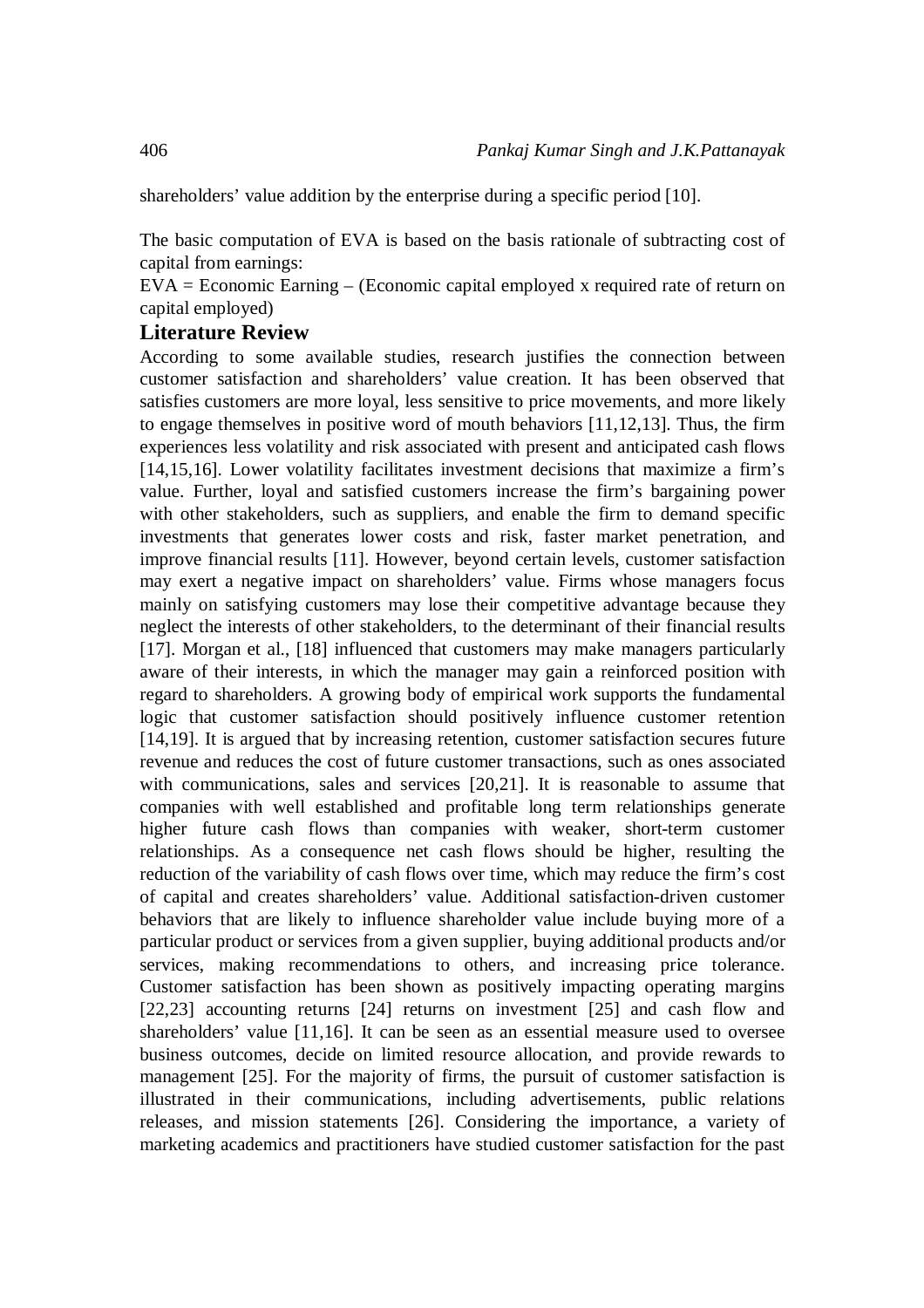forty years and have defined and measured customer satisfaction in many different ways. Prominent among them i.e Oliver [27], who has identified customer satisfaction as pleasurable fulfillment; such as, the consumer views consumption as satisfying some needs, desire, goal, etc in which its fulfillment is pleasurable.

## **Relationship between and Customer satisfaction and shareholder value**

At present, research studies have been undertaken by different researchers worldwide in identifying how deliver of high quality goods and services influences profitability through customer satisfaction [9,25]. A growing body of theoretical work supports the fundamental logic that customer satisfaction should positively influence the customer retention [14,19]. It is argued that by increasing retention, customer satisfaction increases and thereby reduces the cost of future customer retention [20,21]. Greater customer satisfaction indicates a more stable customer base that provides a predictable source of future revenue. Thus customer satisfaction should positively affect shareholders' value by reducing the volatility and risk associated with anticipated future cash flows. Satisfied customer always purchases more and thus reduces the transaction cost and increases revenue.

Recommendation and positive word of mouth from satisfied customers are also expected to enhance the shareholders' value. In principle positive word of mouth should lead to lower acquisition cost and thus may lead to increase net cash flow [10,20]. Additional satisfactions driven customer behaviors that are likely to influence shareholders' value include buying more of a particular product or service from a given supplier. Customer satisfaction should lead customers to purchase more requirements from the supplying firm [22]. A loyal and satisfied customer base provides a ready market for new add-on services or product line extensions. Srivastava et al., [7] suggest that market based assets such as customer relationship creates value for customers and thus result in improved market place performance and increased shareholders' value.

Numerous studies could find a positive relationship between customer satisfaction and profitability. With the help of drivers of shareholder value, one can establish the relationship between satisfaction and shareholders value. The drivers of shareholders value are

- 1) An acceleration of cash flow;
- 2) An increase in the level of cash flow;
- 3) Reduction in risks associated with cash flows;
- 4) Higher residual value;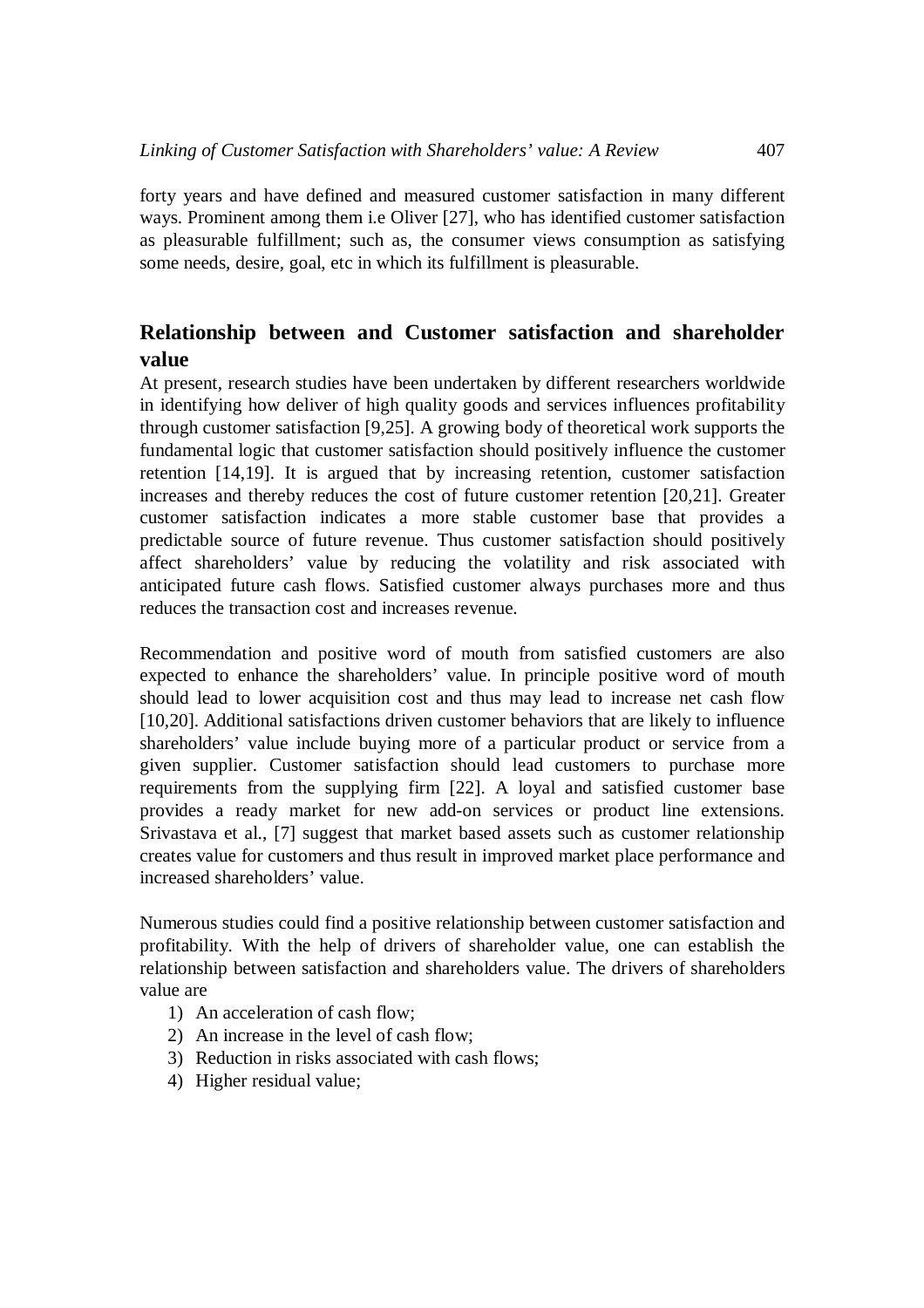#### **Repurchase and Shareholders' Value**

Customer satisfaction leads to repurchases [14,20,29]. The continuous repurchase of company's product by the customer gives a stable relationship between customers and firms. Through customer experience the company is significantly lowering down the relationship costs. Furthermore, cost for acquiring new customers decrease and as a result shareholders' value increases. In addition, the stable customer base can enhance the firm's shareholder value in a multiple ways [1]. The faster acceptance of new products by loyal customers accelerates market penetration and cash flows. A large stable customer base reduces the volatility of cash flows. The lower volatility of the cash flows also leads to a lower cost of capital and thereby to an enhancement of cash flows. Finally, customers' loyalty enhances the residual value of the firm through size and quality of the customer base.

#### **Cross-selling and shareholders' value**

Customer satisfaction leads to cross-selling [30,31]. The enhanced cross-selling has two effects. First the total sale of the company grows and markets can be penetrated faster because customers who have become loyal are responding better to a firm's marketing efforts [1]. The extra sales increase cash flows and reduce their volatility. A faster market penetration accelerates cash flows and therefore also enhances shareholders' value.

#### **Lower price sensitivity and shareholders' value**

Satisfied customers are less price sensitive [9,32]. The lower price sensitivity increases the willingness of the customers to pay for the benefits they receive. Furthermore, satisfied customers are more tolerant to price increases. Finally, they are less susceptible to price reductions of competitors. Customer satisfaction – through lower price sensitivity – therefore increases cash flow and boosts shareholder value.

#### **Word of mouth and shareholders' value**

Finally, customer satisfaction also leads to positive word of mouth [33,34]. Positive word of mouth can significantly enhance the effectiveness of marketing communication and therefore lower acquisitions costs for new customers, which increases a firm's cash flow. The enhanced effectiveness of market communication also enables a firm to penetrate markets faster, which accelerates cash flows. Word of mouth can also contribute to improve a company's reputation, which leads to an augmentation of its residual value [35]. In literature, numerous empirical studies that investigate the relationship between customer satisfaction and profitability can be found.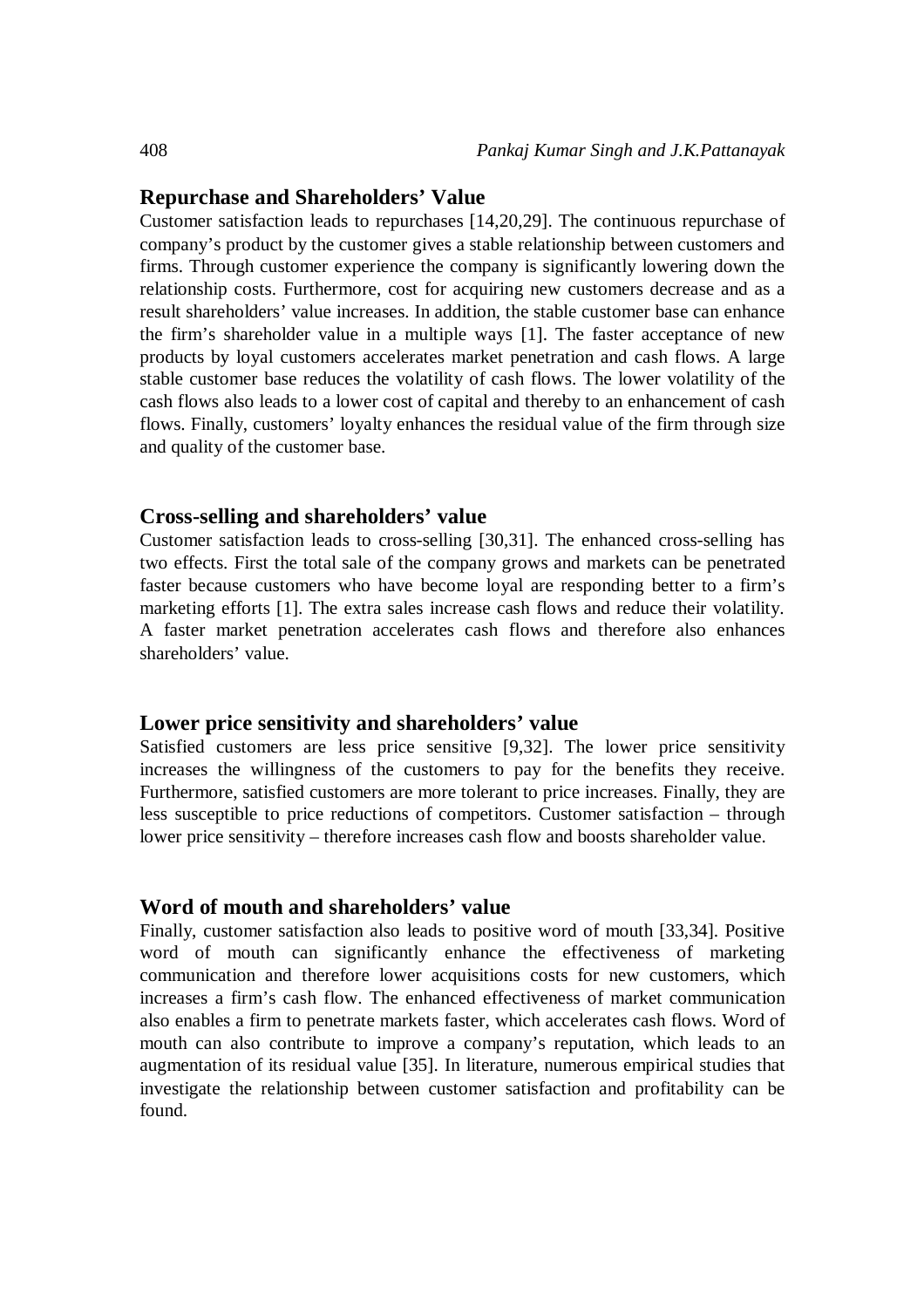#### **Conceptual Framework**

With the help of above discussion we develop a conceptual model between customer satisfaction and shareholders' value.



**Fig. 1.** Relationship between customer satisfaction and shareholder value

**Fig. 1** A conceptual model of the relationship between customer satisfaction and shareholder value (Adopted from Matzler Stahl, 2000)

Figure 1. Illustrates the relationship between the variables. On the left hand side, the consequences of customer satisfaction are shown (First level) which are related to outcome that are directly influence the drivers of shareholders value. The outcomes of satisfaction make a link to the drivers of shareholders value. The repurchase behaviour of customer accelerates the cash flow of the business and thereafter enhances the shareholder value. Cross-selling behaviour of customer increase the base of cash flows that also increases the value of the shareholder. Lower price sensitivity is one of the good characteristic of satisfied customer. As a result, companies reduce the risk with cash flows. The reduction in risk with cash flows increases the value of the shareholders. Positive word of mouth plays an important role when the matter comes regarding shareholder value enhancement [36]. Positive word of mouth gives higher residual value and thereafter enhances the shareholder value.

#### **Conclusion**

We believe that the above paper makes an important contribution in the area of customer satisfaction and shareholder value creation. From a theoretical perspective, we try to find out the outcomes of satisfaction and link that satisfaction with the drivers of shareholder value. We developed a link between the four outcomes namely repurchase, cross-selling, lower price sensitivity and positive word of mouth with the drivers of shareholders value. It is important for the academics and managers to recognize not only that firm's tactics and strategies affect customer judgment of such satisfaction, but also the heterogeneity in the market assets.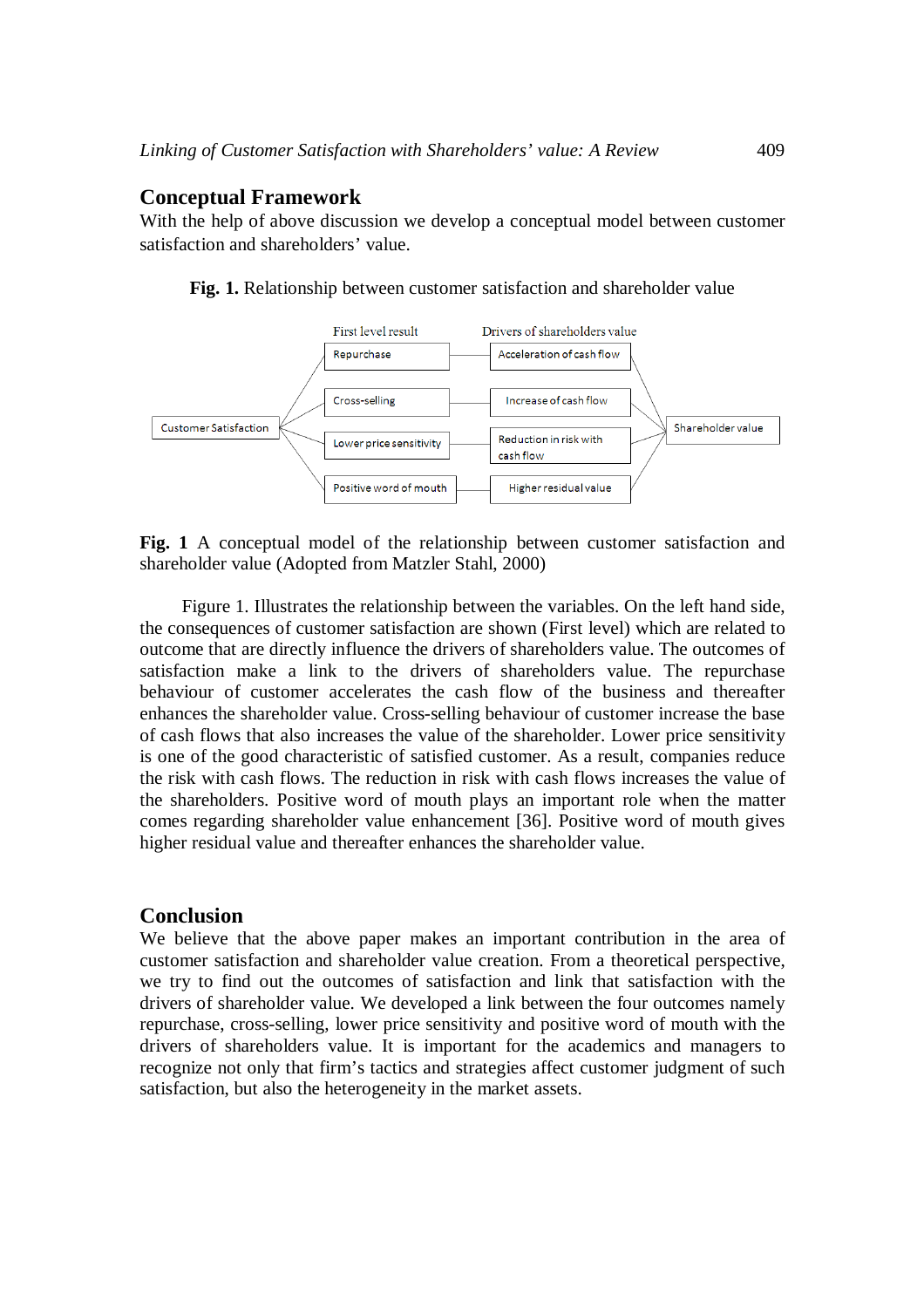#### **Managerial Implications and Future Research**

From managerial point of view it is vital to know how many resources should be devoted to customer satisfaction programmes. It is reasonable to assume that customer satisfaction above a certain level does not yield additional returns. If companies exaggerate in satisfying customers, value is destroyed. Our framework raises a number of research issues. We need to empirically test the notion that, in those organization in which marketing has reformulated its strategies in terms of the contribution they make to shareholders' value, marketing has now greater voice. The question here is, even if marketing incorporates a shareholder value approach, will this be enough to increase marketing's influence? Finally, once marketing adopts a shareholder value approach, it shifts from being a specialist activity to an integral part of the general management process. To do this, marketers need to extend their skill base to add expertise in modern financial planning technique.

#### **References**

- [1] Srivastava Rajendra K, Shervani T, Fahey L. *Market-based assets and shareholder value: a framework for analysis*. The Journal of Marketing 1998;  $62(1):2-18.$
- [2] Matzler K, Bailom F, Hinterhuber H, Renzl B, Pichler J. *The asymmetric relationship between attribute-level performance and overall customer satisfaction: a reconsideration of the importance–performance analysis*. Industrial Marketing Management 2004; 33(4):271-277.
- [3] Matzler K, Pechlaner H. *Guest satisfaction barometer and benchmarking: Experiences from Austria*. Journal of Quality Assurance in Hospitality and Tourism 2001; 2(3-4):25-47.
- [4] Fornell C. (2002). CFI Group. Marketing News 2002; 41.
- [5] Day, George, Fahey L. Value Market Strategies. Journal of Marketing 1988; 52(July):45-57.
- [6] Rappaport A. *Creating Shareholder Value*. New York: The Free Press 1986.
- [7] Srivastava Rajendra K, Tasadduq A. Shervani T, Fahey L. *Marketing, Business Processes, and Shareholder Value: An Organizationally Embedded View of Marketing Activities and the Discipline of Marketing*. Journal of Marketing 1999; 63(Special Issue):168-79.
- [8] Koller, Goedhart, Wessels. Valuation, 4th edition, John Wiley & Sons 2005; INC.Part One, Chapters 1-3.
- [9] Fama E, Malkiel B. *Efficient Capital Markets. A Review of Theory and Empirical Work*. Journal of Finance 1970; 25(2):383-417.
- [10] Pattanayak Kant J. *An integration of Economic value added and Balance scorecard concepts for effective Strategic management*. Das and Parmanik (ed), Economic Value Added, Deep and Deep Publication 2009; 29-50.
- [11] Anderson Eugene W, Claes F, Sanal Mazvancheryl K. *Customer Satisfaction and Shareholder Value*. Journal of Marketing 2004; 68(4):172-185.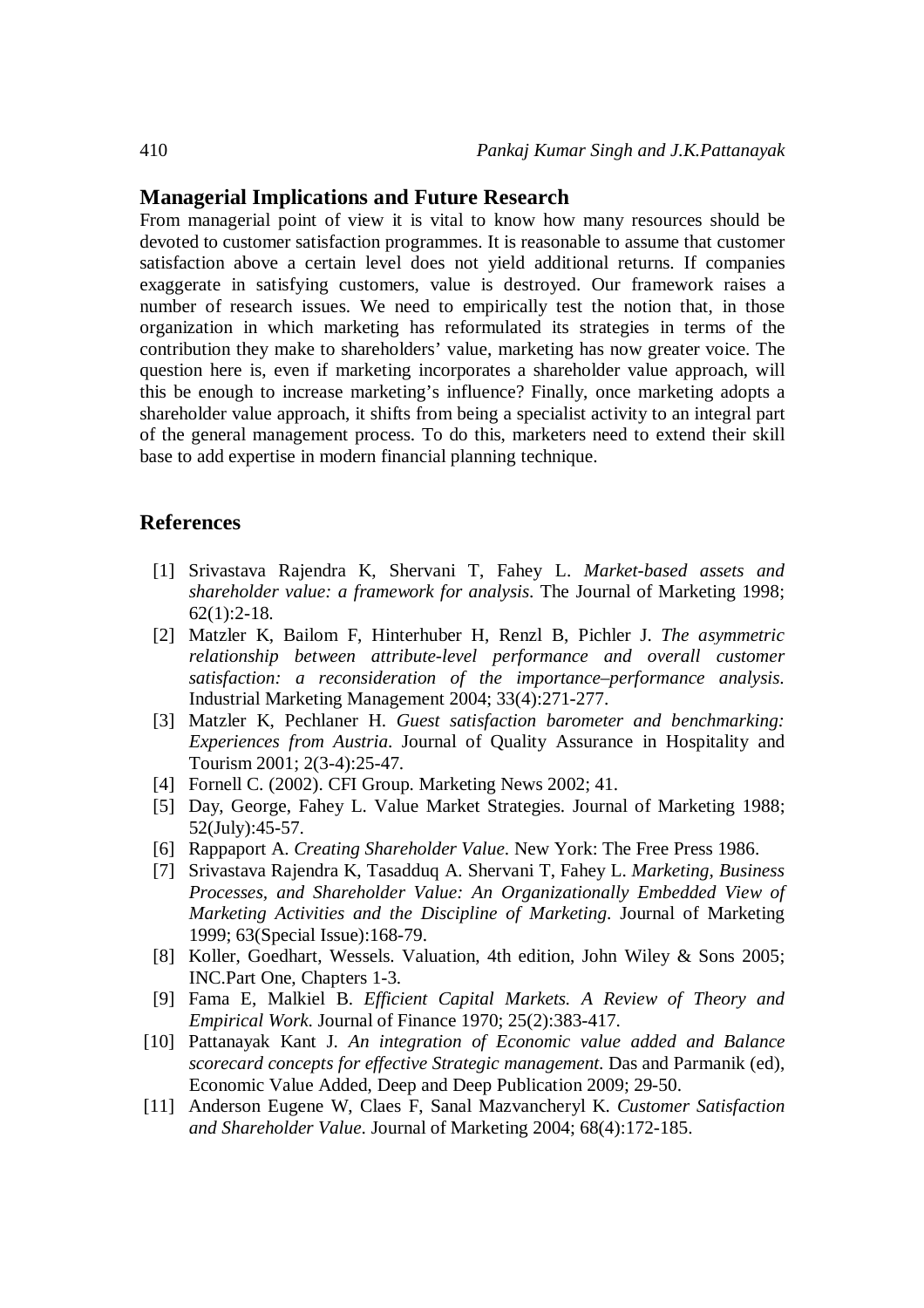- [12] Brady MK, Robertson CJ. *Searching for a consensus on the antecedent role of service quality and satisfaction: an exploratory cross-national study*. Journal of Business Research 2001; 51(1):53-60.
- [13] Matzler K, Hans H, Christian D, Maximilian H. *The Relationship between Customer Satisfaction and Shareholder Value.* Total Quality Management 2005; 16(5):671-680.
- [14] Anderson Eugene W, Sullivan M. *The antecedences and consequences of customer satisfaction for firms.* Marketing Science 1993; 12(2):125-143.
- [15] Berger PD, Eechambadi N, George M, Lehmann DR, Rizley R, Venkatesan R. *From Customer Lifetime Value to Shareholder Value Theory, Empirical Evidence, and Issues for Future Research.* Journal of Service Research 2006; 9(2):156-67.
- [16] Gruca, Thomas S, Rego L. *Customer Satisfaction, Cash Flow, and Shareholder Value*. Journal of Marketing 2005; 69(3):115-130.
- [17] Luk C, Yau OHM, Chaw RPM, Tse ACB, Sin LYM. *Stakeholder orientation and business performance: the case of service companies in China.* Journal of International Marketing 2005; 13(1):89-110.
- [18] Morgan N, Anderson Eugene W, Mittal V. *Understanding firms' customer satisfaction information usage.* Journal of Marketing 2005 (July); 69:131-51.
- [19] Bearden, William O, Jesse Teel E. *Selected determinants of consumer satisfaction and complaint reports*. Journal of Marketing Research 1993; 20(1):21-28.
- [20] Fornell C. *A national customer satisfaction barometer: The Swedish experience*. The Journal of Marketing 1992; 56(1)6-21.
- [21] Rust Ronald T, Zahorik A, Timothy L. *Return on quality (ROQ): Making service quality financially accountable*. The Journal of Marketing 1995; 59(2):58-70.
- [22] Bolton, Ruth N. *A Dynamic Model of the Duration of the Customer's Relationship with a Continuous Service Provider: The Role of Satisfaction*. Marketing Science 1998; 17(1):45-65.
- [23] Rust Roland T, Zahorik A, Timothy L. *Service Marketing*. Addison-Wesley Pub Company 1996.
- [24] Ittner, Christopher D, David F, Larcker. *Are Non-financial Measures Leading Indicators of Financial Performance? An Analysis of Customer Satisfaction*. Journal of Accounting Research 1998; 36(1):1-35.
- [25] Anderson Eugene W, Fornell C, Lehmann Donald R. *Customer satisfaction, market share, and profitability: findings from Sweden*. The Journal of Marketing 1994; 58(3):53-66.
- [26] Peterson Robert A, Wilson W. *Measuring Customer Satisfaction: Fact and Artifact*. Journal of the Academy of Marketing Science 1992; 20(1):61-71.
- [27] Oliver Richard L. *Satisfaction – A Behavioral Perspective on the Consumer*. New York: McGraw-Hill 1997.
- [28] Reichheld Frederick F, Sasser W. *Zero defections: quality comes to services*. Harvard Business Review 1990; 68(5):105-111.